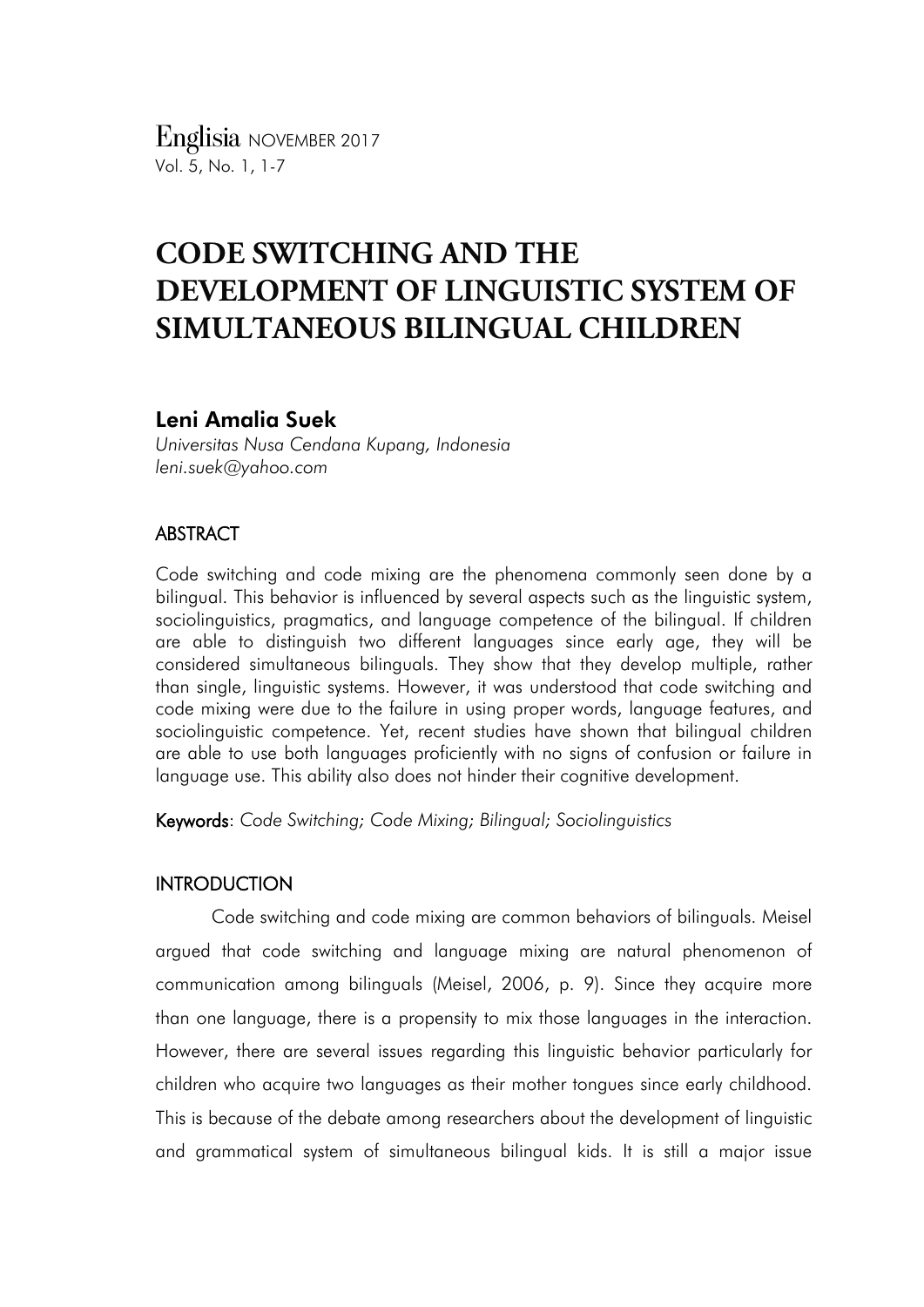### *CODE SWITCHING AND THE DEVELOPMENT OF LINGUISTIC SYSTEM OF SIMULTANEOUS BILINGUAL CHILDREN*

whether the simultaneous bilingual children develop unitary linguistic system or dual linguistic system. When acquiring two languages, children develop their linguistic system that will assist them to access and get involved in the communication. This linguistic system including their ability to process grammatical features of two codes whether is developed by separating the system of both languages or not is still debatable. Their development stages since early childhood to adulthood is also an issue that becomes major discussion among researchers.

Before discussing the topic in depth, it is important to clarify the terminology because the terms code switching and code mixing are used interchangeably. "Code switching is a specific skill in the bilingual's pragmatic competence" (Meisel, 2001, p. 344). This means that when the bilinguals do code switching, this is due to their ability in analyzing sociolinguistic context of the interaction. Therefore, they do code switching in order to fulfill sociolinguistic requirements such as interlocutor. On the other hand, "code mixing is the fusion of two grammatical system, i.e. a possible characteristic of a bilingual's grammatical competence" (Meisel, 2001, p. 344). This means that when they do code mixing they mix the grammatical rules of both languages. Sometimes it is difficult to see whether they bilinguals do code switching or code mixing. The definitions sometimes do not show clear boundaries of the two terms. Hence, people may use those terms not to show distinct but similar behavior that relates to one another. In this paper, code switching and code mixing refers to bilinguals' linguistic behavior where they use both languages in the same linguistic situation.

The aim of this paper is to discuss the development of linguistic system of simultaneous bilingual children and the relation with their linguistic behavior of code switching. There are several issues related to this topic that will be discussed along with the literature review and the discussion of findings from several studies.

## **DISCUSSION**

Simultaneous bilinguals are those who acquire two languages as their mother tongues since early childhood (Hamers & Blanc, 2005, p. 28). Most of them learn those two languages simultaneously because they grow up in a mixed-lingual family. The fact that these bilinguals develop two languages at the same time has attracted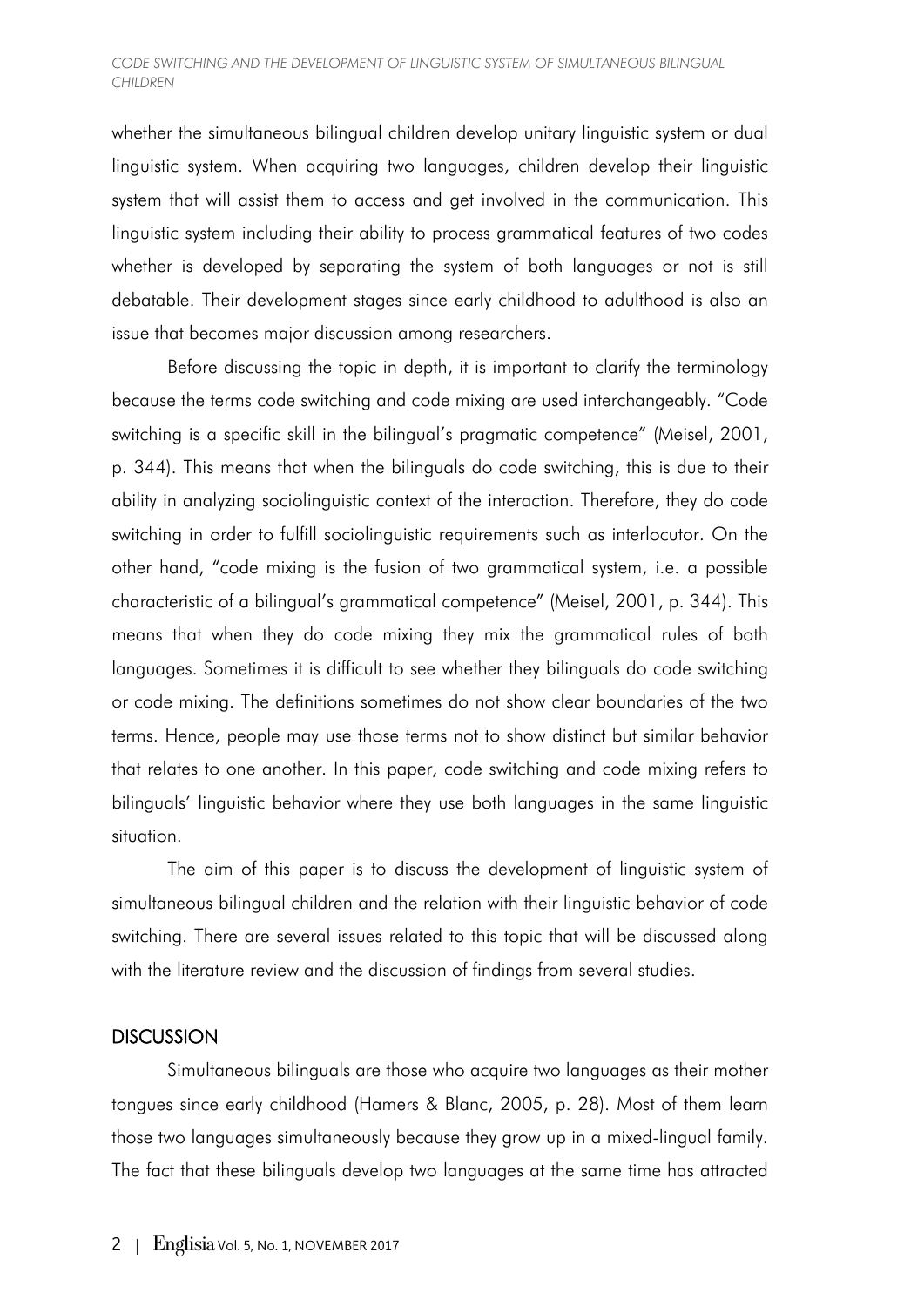researchers' attention to conduct research to investigate their linguistic system as well as their linguistic behavior (Genesee, 2000; Genesee, Nicoladis, & Paradis, 1995; Meisel, 2001).

Code switching is not just a linguistic behavior of bilingual children that occurs in the interaction, but it is also a phenomenon that represents their development of bilinguals' cognition, memory and linguistic system. Hence, there are several issues that researchers are keen to provide evidence to prove their hypothesis whether bilingual children behavior of code switching occurs because they have unitary linguistic system or dual linguistic system. They conducted research to reveal whether a bilingual kid has one or separate linguistic system for both languages (Meisel, 2001).

In addition, another major issue related to these bilingual phenomena is whether they are going through a phase of confusion when they simultaneously acquire two grammatical systems or not. Evidence is needed to prove that the bilinguals' children do not confuse and mix the grammatical rules of both languages. This leads to another issue whether code mixing occurs because the children are unable to differentiate both languages or not. Since the children develop their mother tongues at early childhood, their pragmatic competence, and also mental awareness in using both languages appropriately and separately are doubtful. Hence, the language experts in bilingualism conducted research to discuss this issue (Heredia & Altarriba, 2001).

Another major issue is related to the competence of bilinguals on both languages. Is it true that code switching and mixing shows lack of competence in both languages. When bilinguals express their ideas, sometimes they find it more accessible to use their first language than their second language. Hence, it is important to find out that whether this code switching occurs due to their incapability of using both languages comprehensively or not (Genesee, 2000).

All of the aforementioned issues have been investigated by the researchers, thus the evidence and findings of those studies are elaborated in the rest of this section.

According to research conducted by Meisel, he revealed that it is possible for simultaneous bilingual children to develop their grammatical system of both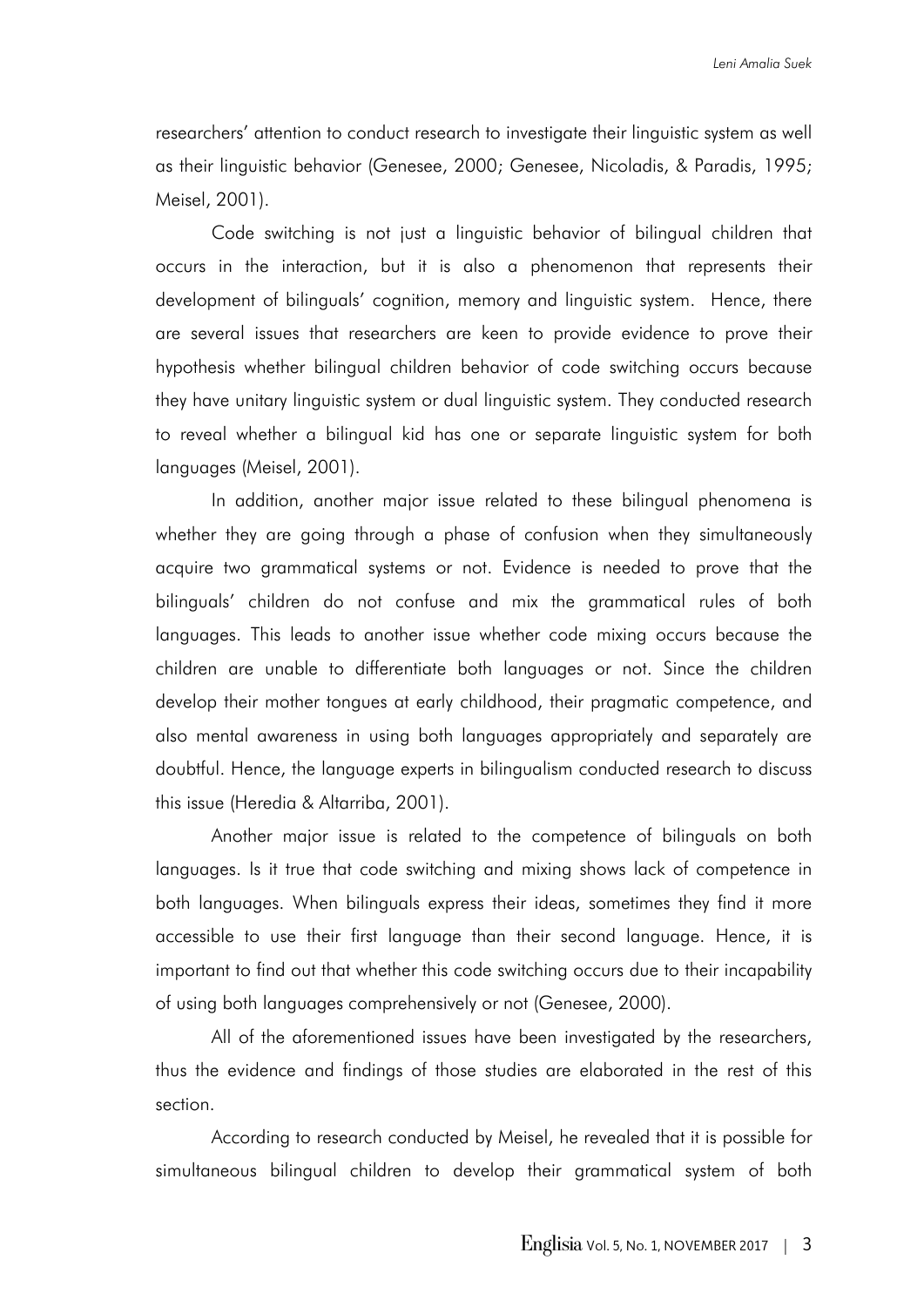#### *CODE SWITCHING AND THE DEVELOPMENT OF LINGUISTIC SYSTEM OF SIMULTANEOUS BILINGUAL CHILDREN*

languages without going through a phase of temporary confusion (Meisel, 2001, pp. 331-343). The bilingual children did not confuse the grammar of both languages. They can use the language separately with its own grammatical pattern. This is because children who acquire the languages simultaneously are capable of separating their languages (Meisel, 2006, p. 9). Even though the patterns are contradictory and distinct, they are to produce speech without confusing the grammar of those two languages.

Code switching is not a sign of bilinguals incompetency in separating the linguistic system of both languages (Genesee, 2000, p. 2). This is because they can use languages appropriately with different people. Code switching occurs due to language accessibility factors such as failure to retrieve correct word, frequency of language use, grammatical features, and sociolinguistic (Heredia & Altarriba, 2001, p. 165). Code switching occurs not because of lacking of proficiency but because of failure to retrieve memory (Altarriba & Palomo, 1999, p. 3; Genesee, 2001, p. 157). When bilingual children cannot retrieve the words that are suitable to express their ideas in their second language, it is more accessible to use words in their first language. In addition, the frequency of using the language also determines their ability to produce speech in their second language. If they rarely use the terms or words in their second language, it is easier for them to use their first language. Bilinguals also do code switching not because of their lack of competence in their second language but because of their pragmatic competence. They are able to switch the language according to the interlocutors. For examples, when the bilingual children who are exposed to "one language one principle', they are able to use a language to their father and use another language to their mother (Genesee, 2001).

Children, in the early ages, are able to select language according to the sociolinguistics requirements (Meisel, 2006, p. 9). One of the requirements is interlocutor, it has been proved that bilingual children are able to select and use languages according to their addressee. They can suddenly switch their languages from first language to second language when they speak to people who share the same language. In addition, they rarely violate grammatical rules of both languages, hence, they can separate grammatical system of both languages (Genesee, 2001, p. 155; Meisel, 2006, p. 9).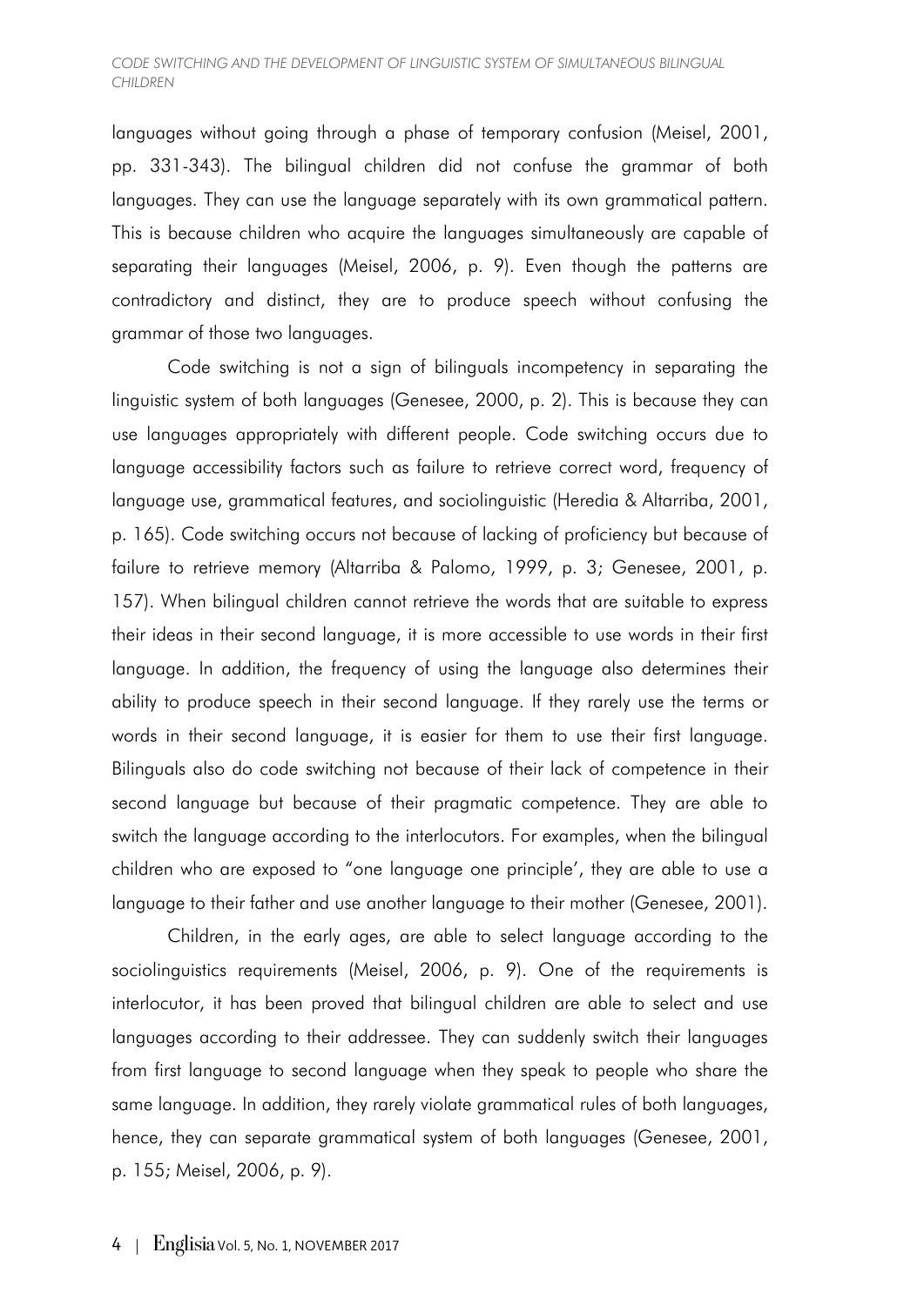Findings of research show that bilingual children in their early development are able to use their languages according to their interlocutors. After examining 2 year-old bilingual kid where her mother consistently used French and her father consistently used English, the finding shows that the child is able to use and switch the language according to the addressee (Genesee, Nicoladis, Paradis in Genesee, 2001). The child used French when she spoke to her mother and she suddenly switched to English when she spoke to her father. Children can differentiate both languages when they can speak different languages to each of their parents (Genesee et al., 1995, p. 621). Genesee et al (1995) conducted a research in Montreal Quebec by taking five families as their participants. In each case, their mothers speak English more frequently than their fathers. On the other hand, their fathers' predominantly speak French. The transcription of the both video-and audiotaped conversation revealed that, in the interaction either with either of their parents or alone with one parent, the children used language that is predominantly spoken by their parents. When they speak to their mothers, they use English. On the other hand, when they speak with their fathers, they use French. This evidence revealed that they can differentiate and use both languages appropriately (Genesee et al., 1995, p. 627).

Code mixing does not show that they are not able to separate two languages, it is a stage of their development (Lanza, 1992, p. 641). Simultaneous bilinguals kids acquire the language separately from the beginning (Genesee, 2000, p. 2). Findings of a longitudinal study shows (Lanza, 1992) that Sire whose father is Norwegian and whose mother is American that are exposed to one-person-one language principle is able to separate both languages. The data consisting of audiotape recording of her speech in the interaction between Sire and her mother, Sire and her father, and family when she was only a child was collected. It revealed that in her early age, when she was two years old, Sire was able to switch the languages. This shows that she already developed pragmatic competence and bilingual awareness. Later on, when she matures, she will develop more complex pragmatic competence and bilingual awareness. This means that she is able to analyze sociolinguistic aspects in depth when involving in the conversation with people who share same mother tongues with her.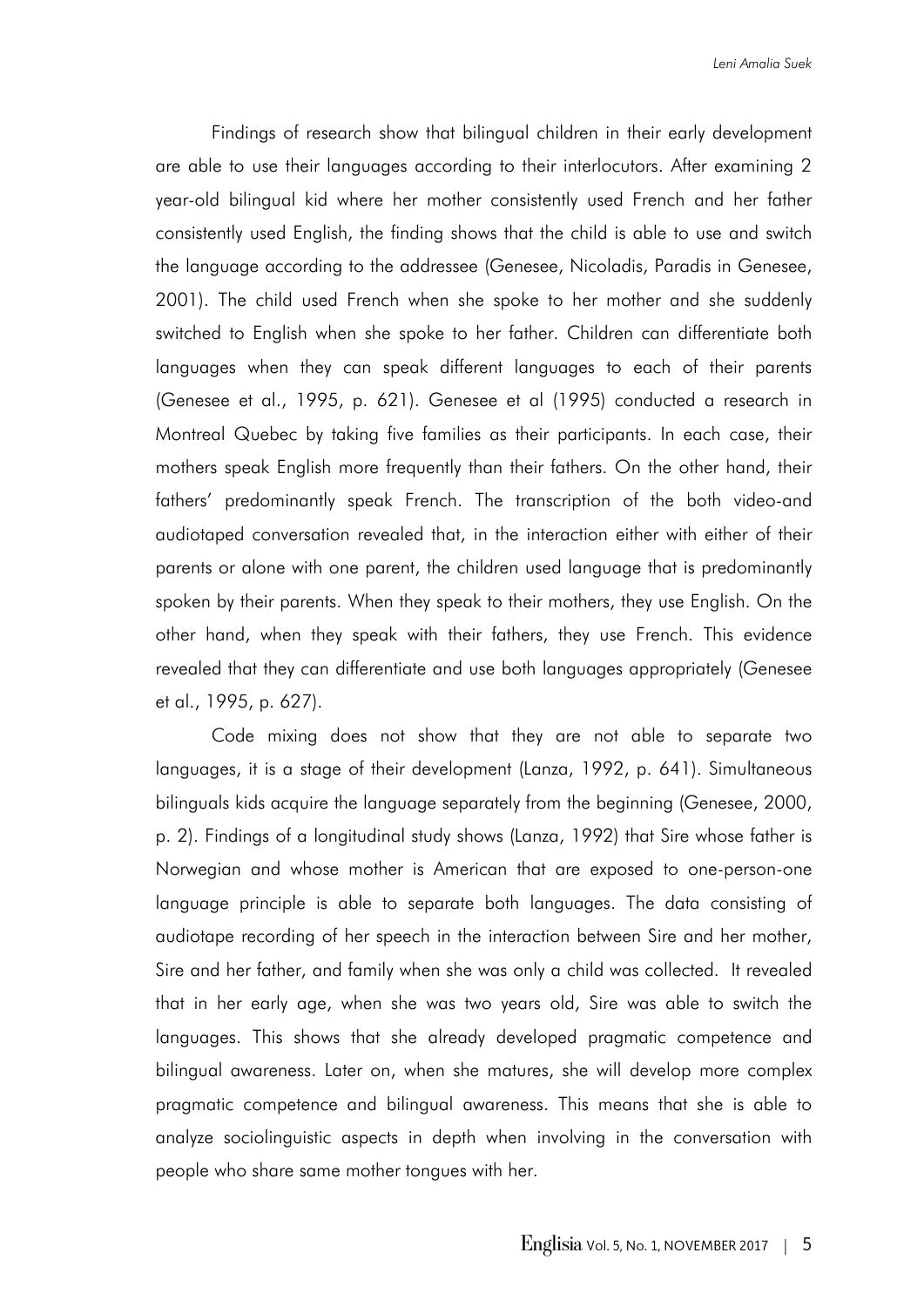### *CODE SWITCHING AND THE DEVELOPMENT OF LINGUISTIC SYSTEM OF SIMULTANEOUS BILINGUAL CHILDREN*

In his study, Meisel took two 12-month children who speak German and French (Meisel, 2001). The principle of one-person-one language was also investigated. One recording per month was transcribed and analyzed to reveal the children's linguistic behavior. They focuses on grammatical system particularly word order and subject-verb-agreement of French and German. Miesel found that they are able to distinguish the grammatical pattern of both languages without going through a phase of confusion. Meisel also argued that the children have dual linguistic not unitary linguistic system since early childhood. This claim is contradictory with the claim proposed by Volterral and Taeschner in 1978 that the children has to go through three stages of development before they develop duallinguistic system (Meisel, 2001, p. 328).

In his article, Fred (Genesee, 2001) discussed about pragmatic competence in relation to code mixing and bilingual syntactic development. Fred argued that code switching should be viewed in terms of proficiency not their incapability to develop different linguistic system during their early phase of language acquisition (Genesee, 2001, p. 157). In addition, code switching shows children development of their pragmatic skill.

# **CONCLUSION**

Code switching and code mixing are natural phenomena occurring among bilinguals. This linguistic behavior covers several major issues such as linguistic system, language competence, sociolinguistic aspect, pragmatic and competence of bilinguals. Simultaneous bilingual children in their early childhood are able to differentiate both languages. This shows that they develop not unitary but dual linguistic system. Code switching which is a common linguistic behavior of bilinguals occurs not because they are lacking of competence in both languages but due to psycholinguistic and sociolinguistic factors. The failure to retrieve words, frequency of language use, grammatical feature, pragmatic competence, and sociolinguistic factors contribute to bilinguals' behavior of code switching. Research findings also show that the bilingual children in their early childhood are able to differentiate the grammatical system of both languages. In addition, as their pragmatic and bilingual awareness develop, they are able to switch their languages according to the